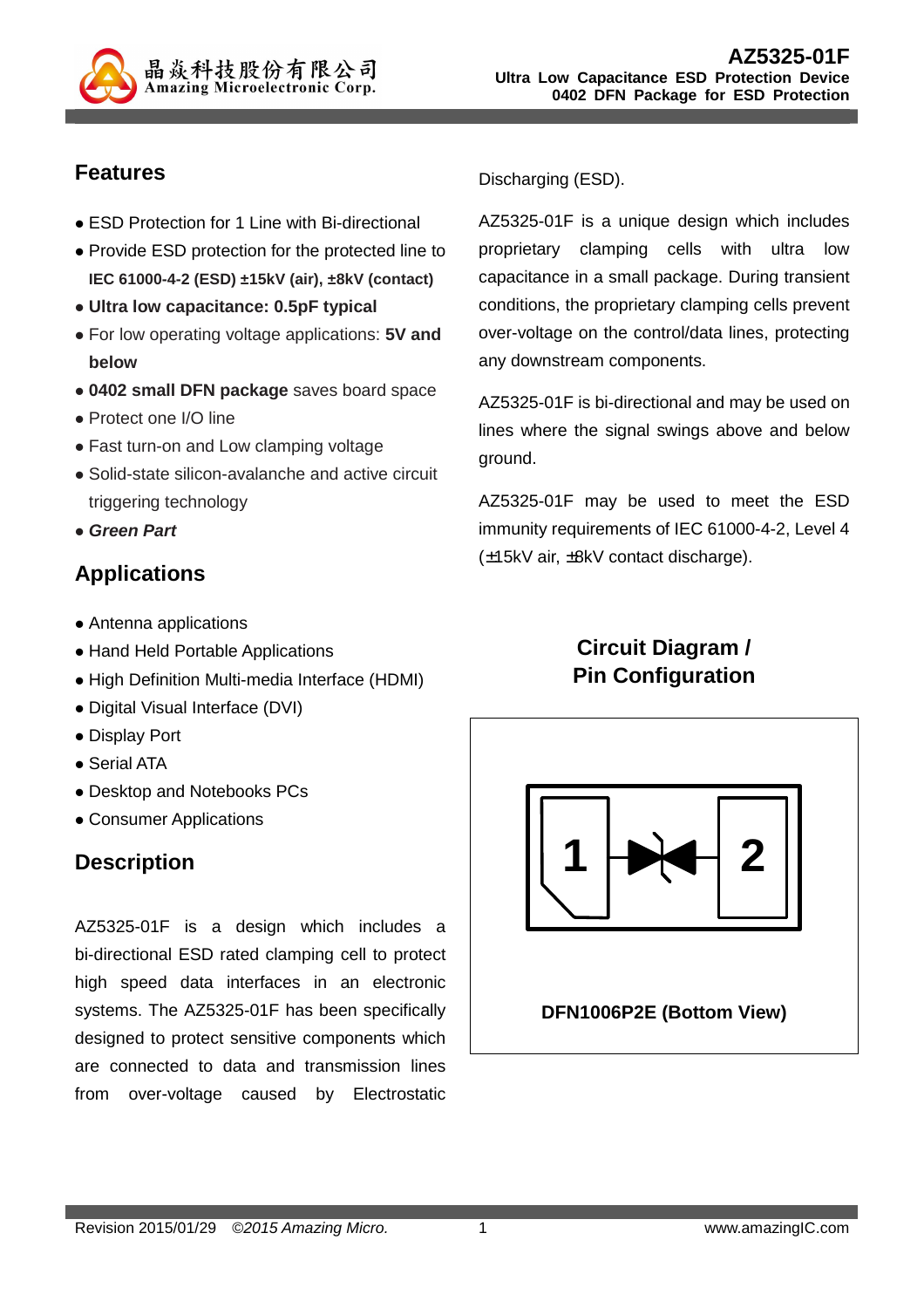

# **SPECIFICATIONS**

| <b>ABSOLUTE MAXIMUM RATINGS</b>   |                             |                 |              |  |
|-----------------------------------|-----------------------------|-----------------|--------------|--|
| <b>PARAMETER</b>                  | <b>SYMBOL</b>               | <b>RATING</b>   | <b>UNITS</b> |  |
| Operating DC Voltage (I/O to GND) | $V_{DC}$                    | ±6              | V            |  |
| ESD per IEC 61000-4-2 (Air)       |                             | ±15             | kV           |  |
| ESD per IEC 61000-4-2 (Contact)   | V <sub>FSD</sub>            | ±8              | kV           |  |
| <b>Lead Soldering Temperature</b> | $\mathsf{T}_{\mathsf{SOL}}$ | 260 (10 sec.)   | $^{\circ}C$  |  |
| <b>Operating Temperature</b>      | $T_{OP}$                    | $-40$ to $+85$  | $^{\circ}C$  |  |
| Storage Temperature               | $\mathsf{T}_{\text{STO}}$   | $-55$ to $+150$ | $^{\circ}C$  |  |

| <b>ELECTRICAL CHARACTERISTICS</b>           |                        |                                                                               |             |            |            |              |
|---------------------------------------------|------------------------|-------------------------------------------------------------------------------|-------------|------------|------------|--------------|
| <b>PARAMETER</b>                            | <b>SYMBOL</b>          | <b>CONDITIONS</b>                                                             | <b>MINI</b> | <b>TYP</b> | <b>MAX</b> | <b>UNITS</b> |
| Stand-Off Voltage                           | <b>V<sub>RWM</sub></b> | $T = 25$ °C.<br>I/O to GND, or GND to I/O.                                    |             |            | 5          | $\vee$       |
| Leakage Current                             | $I_{\mathsf{Leak}}$    | $V_{RWM}$ = 5V, T=25 <sup>o</sup> C,<br>I/O to GND, or GND to I/O.            |             |            | 1          | μA           |
| <b>Breakdown</b><br>Voltage                 | $V_{BV}$               | $I_{\rm BV}$ = 1mA, T=25 <sup>o</sup> C,<br>I/O to GND, or GND to I/O.        | 7           |            | 10.5       | $\vee$       |
| <b>ESD Clamping</b><br>Voltage              | $V_{\text{clamp}}$     | IEC 61000-4-2, 6kV<br>Contact mode, $T=25$ °C,<br>I/O to GND, or GND to I/O.  |             | 25         |            | $\vee$       |
| <b>ESD Dynamic</b><br>Turn-on<br>Resistance | R <sub>dynamic</sub>   | IEC 61000-4-2, 0~6kV,<br>Contact mode, T=25 °C,<br>I/O to GND, or GND to I/O. |             | 0.7        |            | Ω            |
| Input Capacitance                           | $C_{IN}$               | $V_R = 0V$ , f = 1MHz,<br>T=25 $\mathrm{^{\circ}C}$ , I/O to GND.             |             | 0.5        | 0.65       | pF           |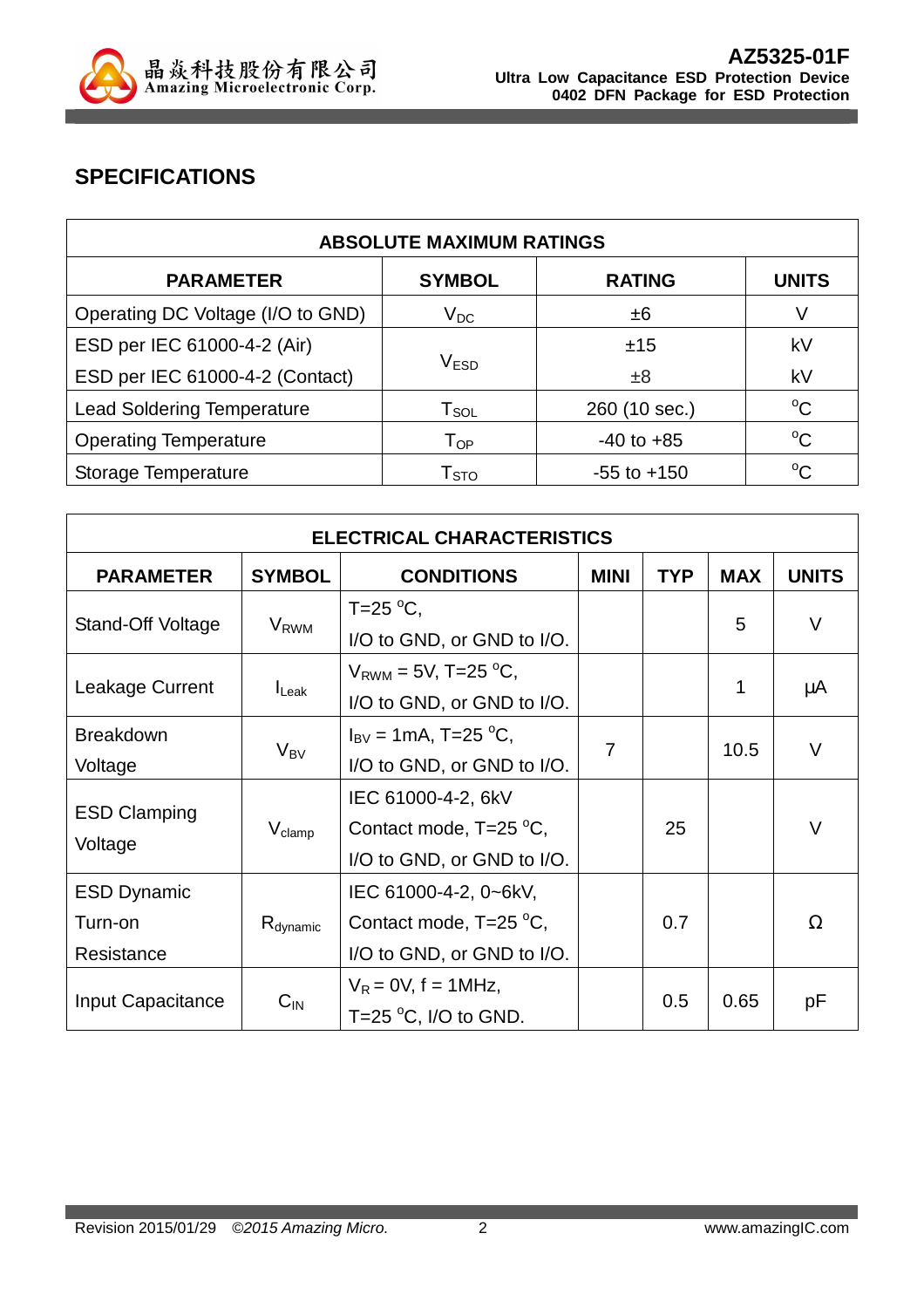

# **Typical Characteristics**

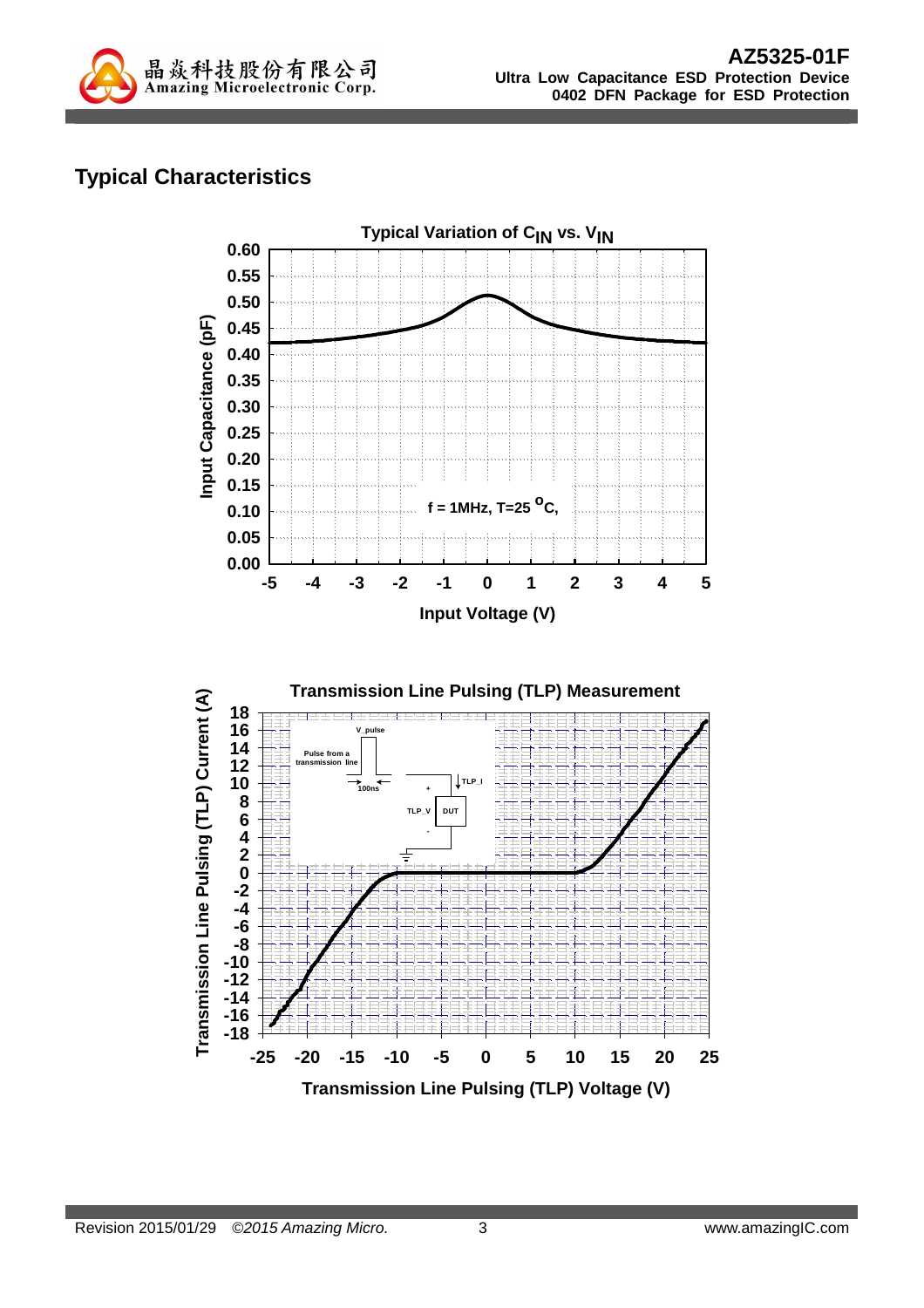

### **Applications Information**

The AZ5325-01F is designed to protect one line against System ESD pulse by clamping it to an acceptable reference. It provides bi-directional protection.

The usage of the AZ5325-01F is shown in Fig. 1. Protected line, such as data line, control line, or power line, is connected at pin 1. The pin 2 is connected to a ground plane on the board. In order to minimize parasitic inductance in the board traces, all path lengths connected to the pins of AZ5325-01F should be kept as short as possible.

In order to obtain enough suppression of ESD induced transient, good circuit board is critical. Thus, the following guidelines are recommended:

- Minimize the path length between the protected lines and the AZ5325-01F.
- Place the AZ5325-01F near the input terminals or connectors to restrict transient coupling.
- The ESD current return path to ground should be kept as short as possible.
- Use ground planes whenever possible.
- NEVER route critical signals near board edges and near the lines which the ESD transient easily injects to.



**Fig. 1**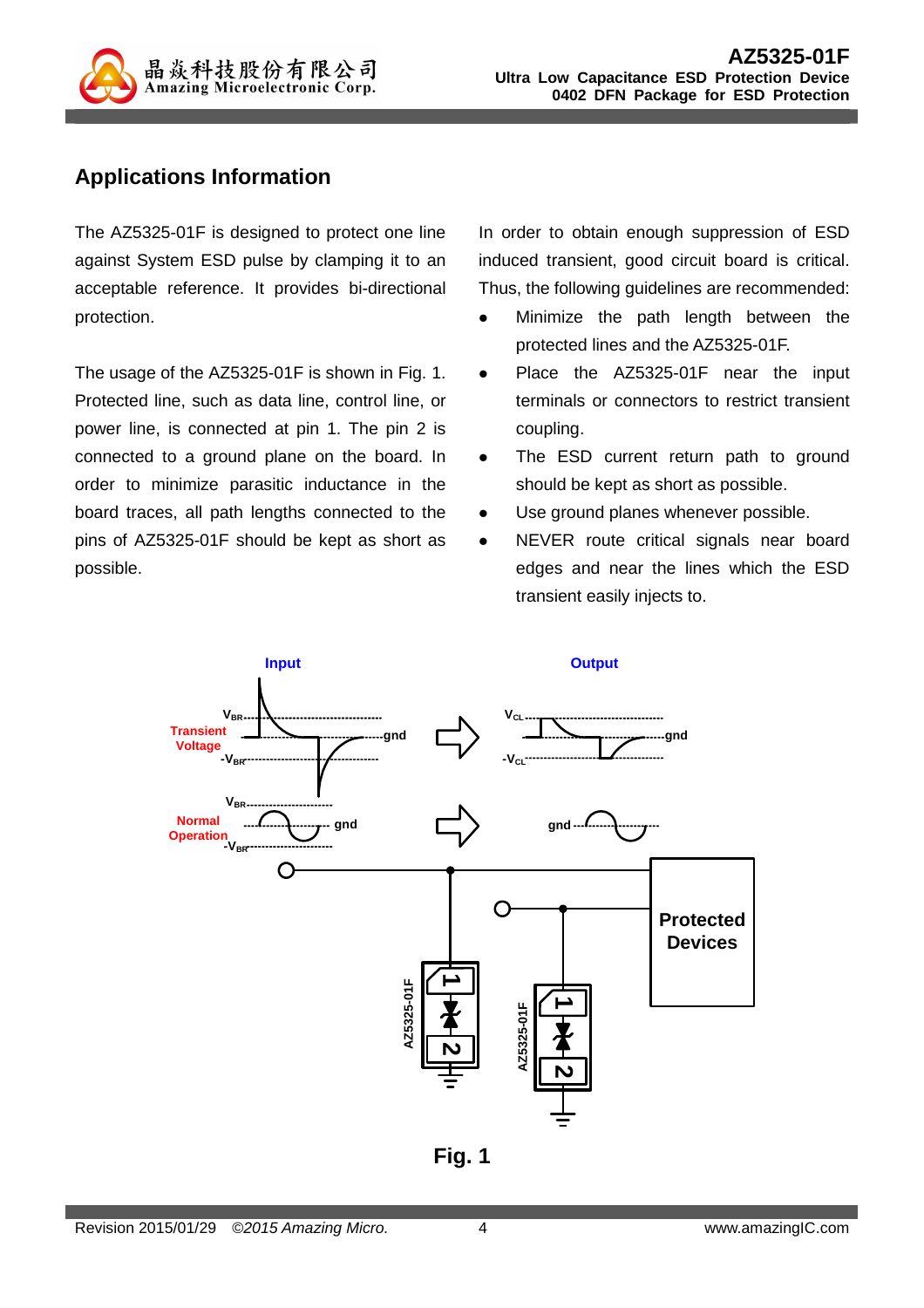

Fig. 2 shows another simplified example of using AZ5325-01F to protect the control line, high speed data line, and power line from ESD transient stress.



**Fig. 2**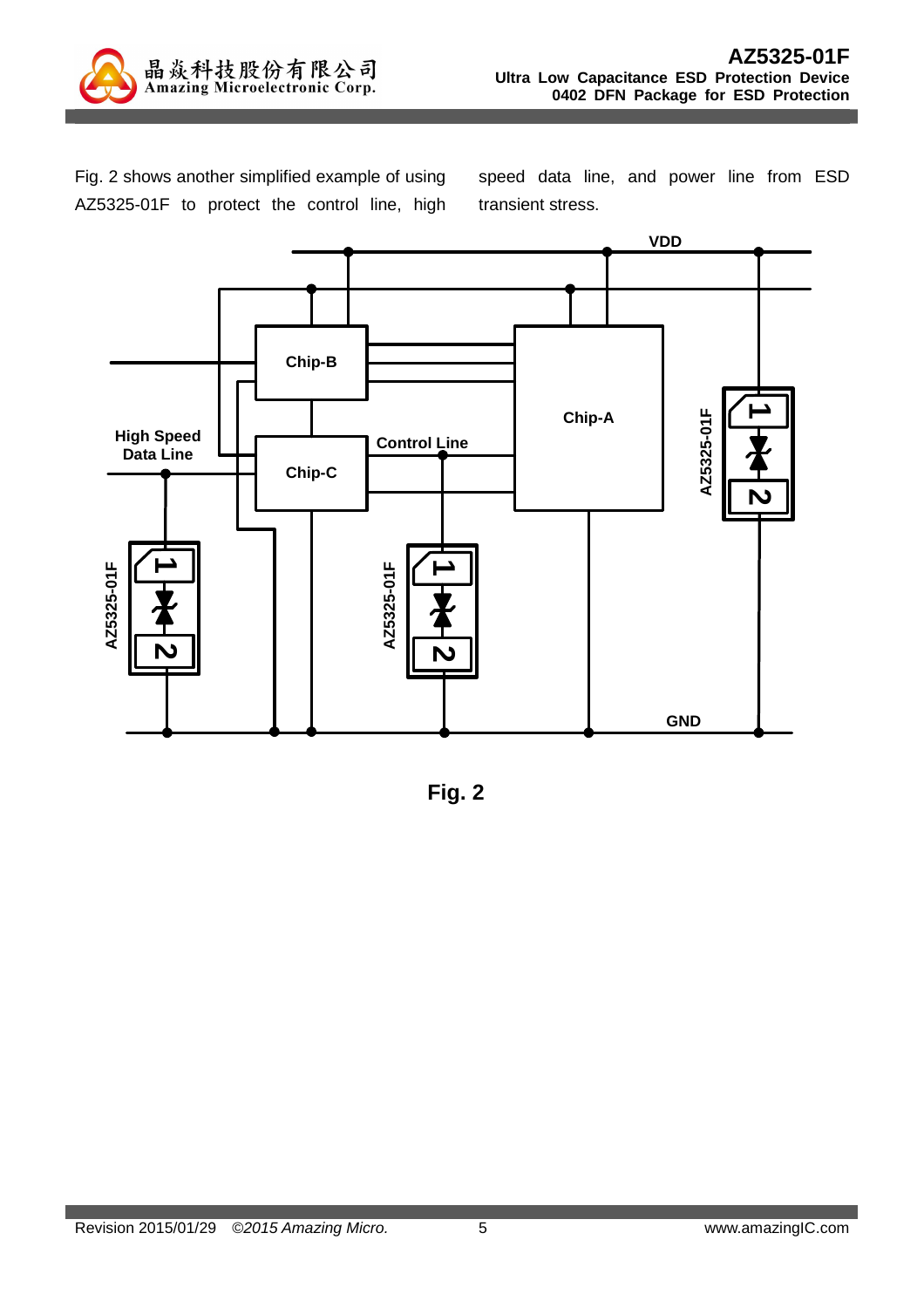

#### **Mechanical Details**



| <b>Symbol</b> |      | <b>Millimeters</b> |       | <b>Inches</b> |  |  |
|---------------|------|--------------------|-------|---------------|--|--|
|               | min  | max                | min   | max           |  |  |
| A             | 0.95 | 1.05               | 0.037 | 0.041         |  |  |
| в             | 0.55 | 0.65               | 0.022 | 0.026         |  |  |
| C             | 0.45 | 0.60               | 0.018 | 0.024         |  |  |
| D             | 0.45 |                    |       | 0.018         |  |  |
| E             | 0.20 | 0.30               | 0.008 | 0.012         |  |  |
| F             | 0.45 | 0.55               | 0.018 | 0.022         |  |  |



#### **(Unit: mm)**

This LAND LAYOUT is for reference purposes only. Please consult your manufacturing partners to ensure your company's PCB design guidelines are met.

# **MARKING CODE**

Notes:

**LAND LAYOUT** 



**Top View** 

| <b>Part Number</b>         | <b>Marking Code</b> |
|----------------------------|---------------------|
| AZ5325-01F<br>(Green Part) |                     |

Note : Green means Pb-free, RoHS, and Halogen free compliant.